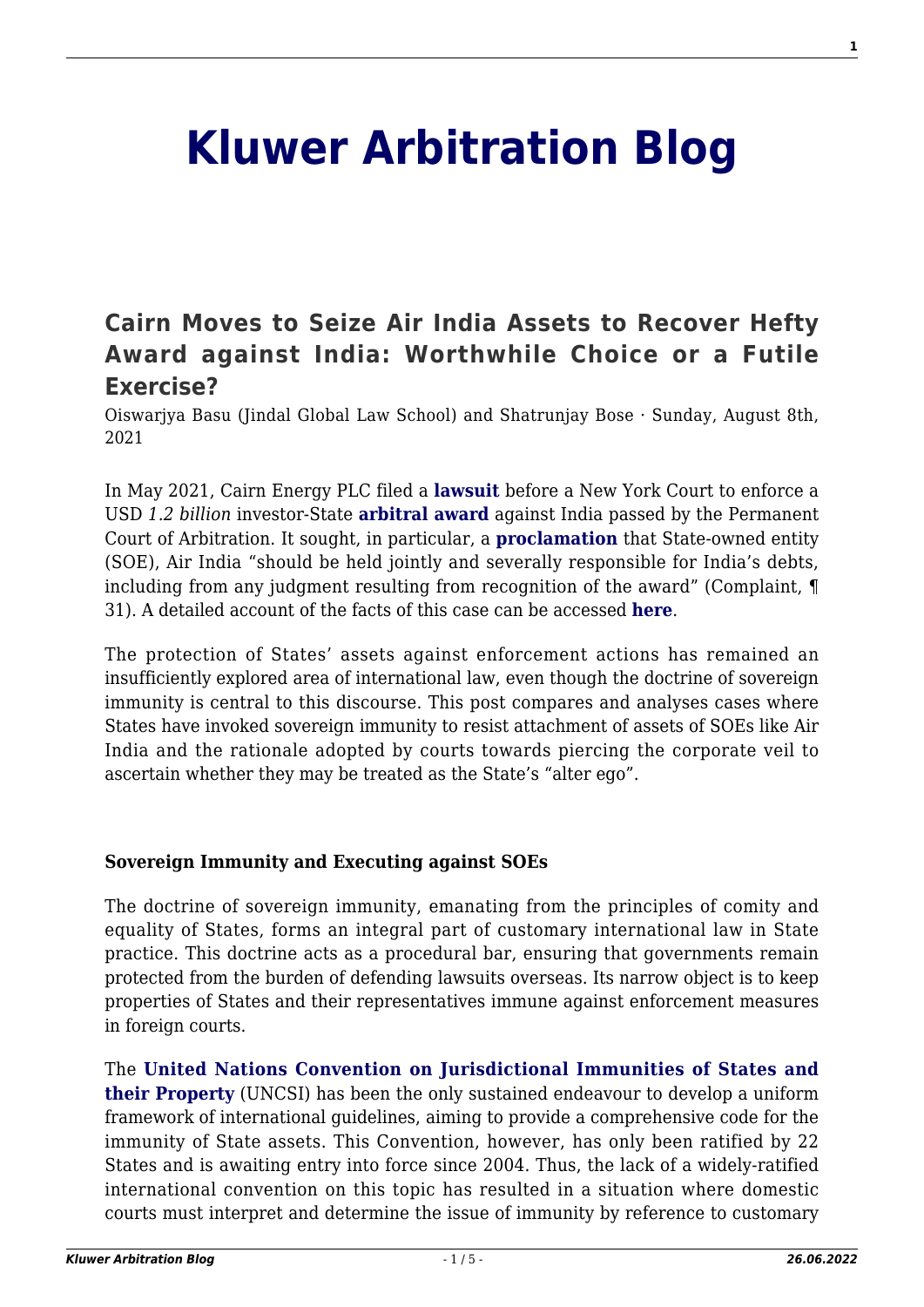international and domestic law, including potential immunity for SOE assets against coercive measures like attachment in execution proceedings.

#### **Precedential Analysis**

Although the doctrine of sovereign immunity is adopted by both common and civil law jurisdictions, much inconsistency lies in the treatment of an immunity plea in execution matters. This has prompted award-creditors to painstakingly select the forum that is most likely to execute an award. Through the years, several attempts have been made by investors (much like Cairn) to satisfy their awards against the State assets located in jurisdictions considered to be "pro-execution", such as the United States. Thus, this section examines two significant American judgments that may influence the outcome in Cairn's proceedings. To draw a comparison with how civil law jurisdictions have dealt with similar facts, this section also discusses a prominent and contemporary Dutch case.

In a discussion regarding the separability of State debts from SOEs, the 1983 case **[First National City Bank \(now, Citibank\) v. Banco Para el Comercio Exterior](https://www.law.cornell.edu/supremecourt/text/462/611) [de Cuba \("Bancec"\)](https://www.law.cornell.edu/supremecourt/text/462/611)** is important. The question was whether Citibank could recover its dues from Cuba by expropriating the assets of Bancec, a known organ of the Cuban government. The US Supreme Court pierced the corporate veil and, in the process, formulated the 'Bancec factors' to determine, in effect, whether a corporation was functioning as the wholly-owned instrumentality of a foreign government. The factors were: (1) the extent of the government's economic control in the entity; (2) whether the government is the beneficiary of the entity's profit-making; (3) the extent to which government officials manage the daily affairs of the entity; (4) whether the entity's conduct supplements the government in any way; and (5) whether separating identities from the entity would facilitate the State to avoid obligations in US Courts. These factors were later crystalized in **[Rubin v. Islamic Republic of Iran](https://www.supremecourt.gov/opinions/17pdf/16-534_6jfm.pdf)**. More recently, in the 2019 decision **[Crystallex International Corporation v. Bolivarian](https://www.italaw.com/sites/default/files/case-documents/italaw10704.pdf) [Republic of Venezuela](https://www.italaw.com/sites/default/files/case-documents/italaw10704.pdf)**, the Venezuelan government was found to be the real beneficiary of the shares and profits generated from its SOE, Petróleos de Venezuela SA (PDVSA). To adjudicate, the US Court of Appeals for the Third Circuit relied heavily on the Bancec factors while also recognizing that they do not purport to create a 'mechanical' formula and should only be applied on a case-by-case basis. Incidentally, in the context of enforcement of awards, the Third Circuit reformulated the Bancec factors as follows: (1) the extensive control prong need not automatically entail a nexus between the aggrieved investor and the entity against which enforcement was sought; (2) a formal principal–agent relationship was not necessary as a mandatory requirement to establish extensive control; (3) consideration of thirdparty interests was not a pre-requisite when determining asset attachment; (4) the court cannot adjudicate upon later events but may only rely on the subsisting record while evaluating the status of the entity; (5) the appropriate burden of proof was the 'preponderance of evidence', as opposed to a 'clear and convincing' standard; and (6) the equitable component in treating one entity as the alter ego of another need not be determined by the court.

Coming to the civil law perspective, Dutch courts follow the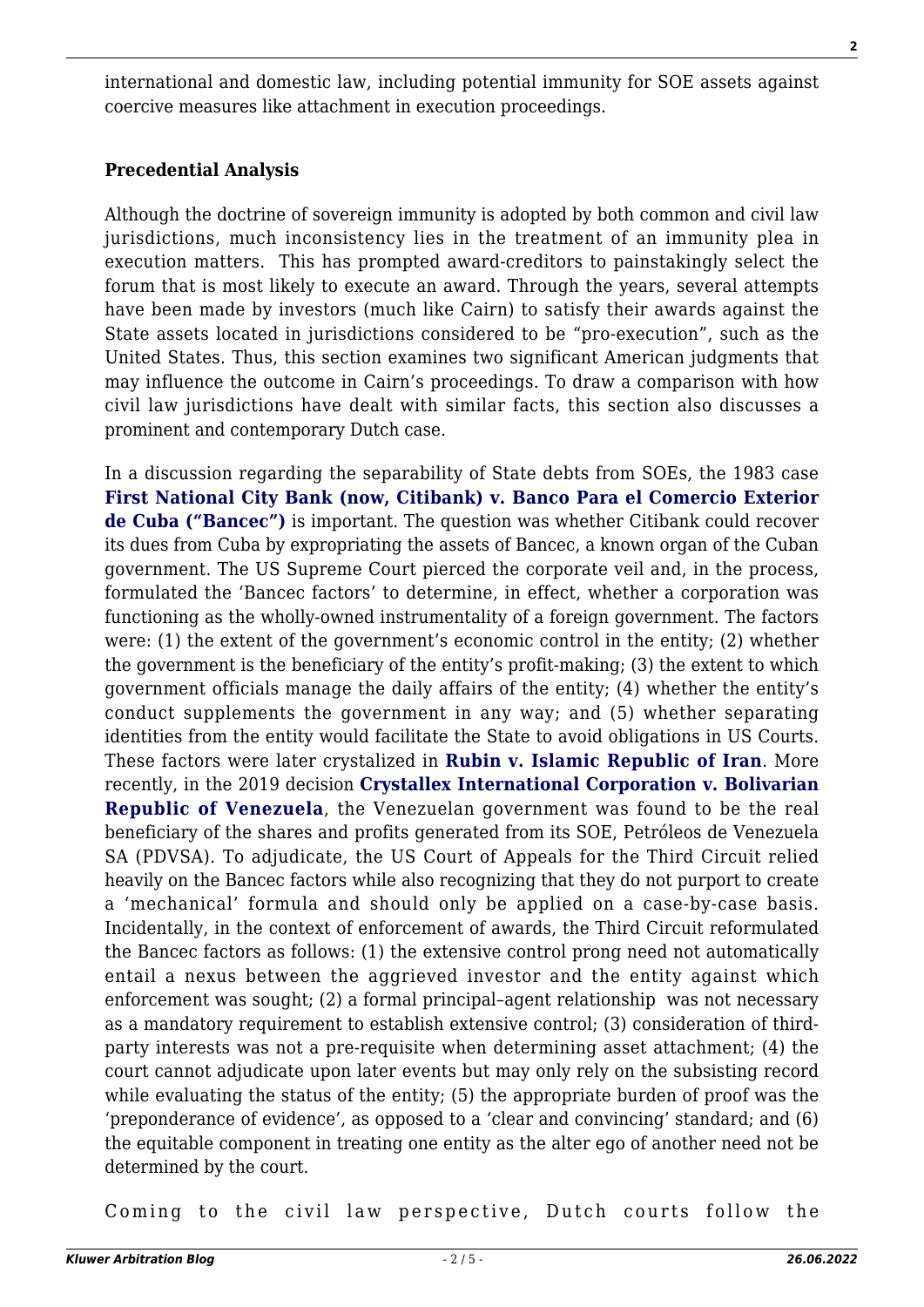**[General Provisions Act 1829](https://wetten.overheid.nl/BWBR0001833/2012-01-01)** *in matters of sovereign immunity of foreign State properties.* Section 13a has enshrined that enforceability (of awards) shall be regulated as per restrictions recognized under international law, thus limiting the jurisdictional powers of national courts. In **[Anatolie Stati v. Kazakhstan,](https://www.italaw.com/cases/2358)** the Dutch Supreme Court took a strikingly dissimilar stand compared to US Courts in enforcement of the award passed in favour of the claimant. Initially, the Amsterdam Court of Appeal allowed seizure of Kazakhstan's shareholding in a Dutch company, held through the Kazakh sovereign wealth fund, Samruk-Kazyna. The rationale behind the decision was Samruk's lack of "factual economic independence" from the sovereign in invoking its legally separate nature, formulating its own policies and digressing from State policies. It was emphatically clarified that due to Samruk's purpose of incorporation and business being commercial in nature, the shareholding could not be brought within the purview of sovereign immunity. However, the claimant's victory was short-lived as, in December 2020, the Supreme Court of the Netherlands **[set aside](https://files.lbr.cloud/public/2021-01/Translation%20Judgment%20Supreme%20Court%2018%20December%202020%20Samruk.DOCX?ntZdWroK3AShh2PWIImybg4F8YA1fr9T=)** this decision, adjudging it "erroneous in law" (Judgment, ¶ 3.2.4). In doing so, the apex court demonstrated allegiance to the UNCSI as customary international law, applying its Article 19 as the basis of deciding immunity over foreign States' assets (elaborated **[here](http://arbitrationblog.kluwerarbitration.com/2017/04/25/state-immunity-from-enforcement-in-the-netherlands-will-creditors-be-left-empty-handed/)**). Thus, countries like the Netherlands, which shift the onus of proof onto the award-creditor to prove that State assets should be attached or that they do not have a public purpose, have notably dissuaded such parties from approaching these jurisdictions and steered them in the direction of the more favourable American courts.

### **Concluding Remarks**

Usually, arbitral awards against States are not enforced against SOEs due to the presumption that corporations have independent identity and operate separately from the sovereign. For instance, recently in a December 2020 **[ICSID case](https://www.italaw.com/cases/1631)**, the British Virgin Islands High Court was required to determine whether assets belonging to Pakistan International Airlines (PIA) including the iconic Roosevelt Hotel in New York could be attached in settlement of a claim made by Tethyan Copper Co. against the Pakistani government. The court, in its **[decision](https://jusmundi.com/fr/document/decision/en-tethyan-copper-company-pty-limited-v-islamic-republic-of-pakistan-judgment-of-the-hight-court-of-justice-of-the-british-virgin-islands-tuesday-25th-may-2021)**, disallowed such attachment on the ground that Tethyan had failed to satisfactorily establish that PIA can be "assimilated into the State for all purposes" (Judgment, ¶ 99) and expounded that the assets of a company listed on an international stock exchange could not be seized as to hold otherwise would disadvantage its body of independent shareholders. Seeing that these circumstances are akin to those in Cairn v. India, it is fair to speculate that obtaining control over assets of Air India will also be an uphill battle for the award-creditor. Nonetheless, it is not uncommon for this presumption to be refuted on the basis that governments exercise substantial control over the day-to-day affairs of SOEs. For instance, in **[Walter Bau AG v. Kingdom of Thailand](https://www.italaw.com/cases/123)**, the German investor was able to impound a royal aircraft against a **[UNCITRAL award](https://www.italaw.com/sites/default/files/case-documents/ita0067.pdf)** directing the Thai government to clear its debts owed to the said investor.

In other news, Cairn in an attempt to seize other Indian assets, has filed lawsuits in eight other countries, including France. On July 8, 2021, it was widely **[reported](https://www.ft.com/content/ac0e2c3d-e50c-418e-a43a-5a8ca2c803ad#comments-anchor)** in global media that the Tribunal Judiciaire de Paris had ordered to freeze State-owned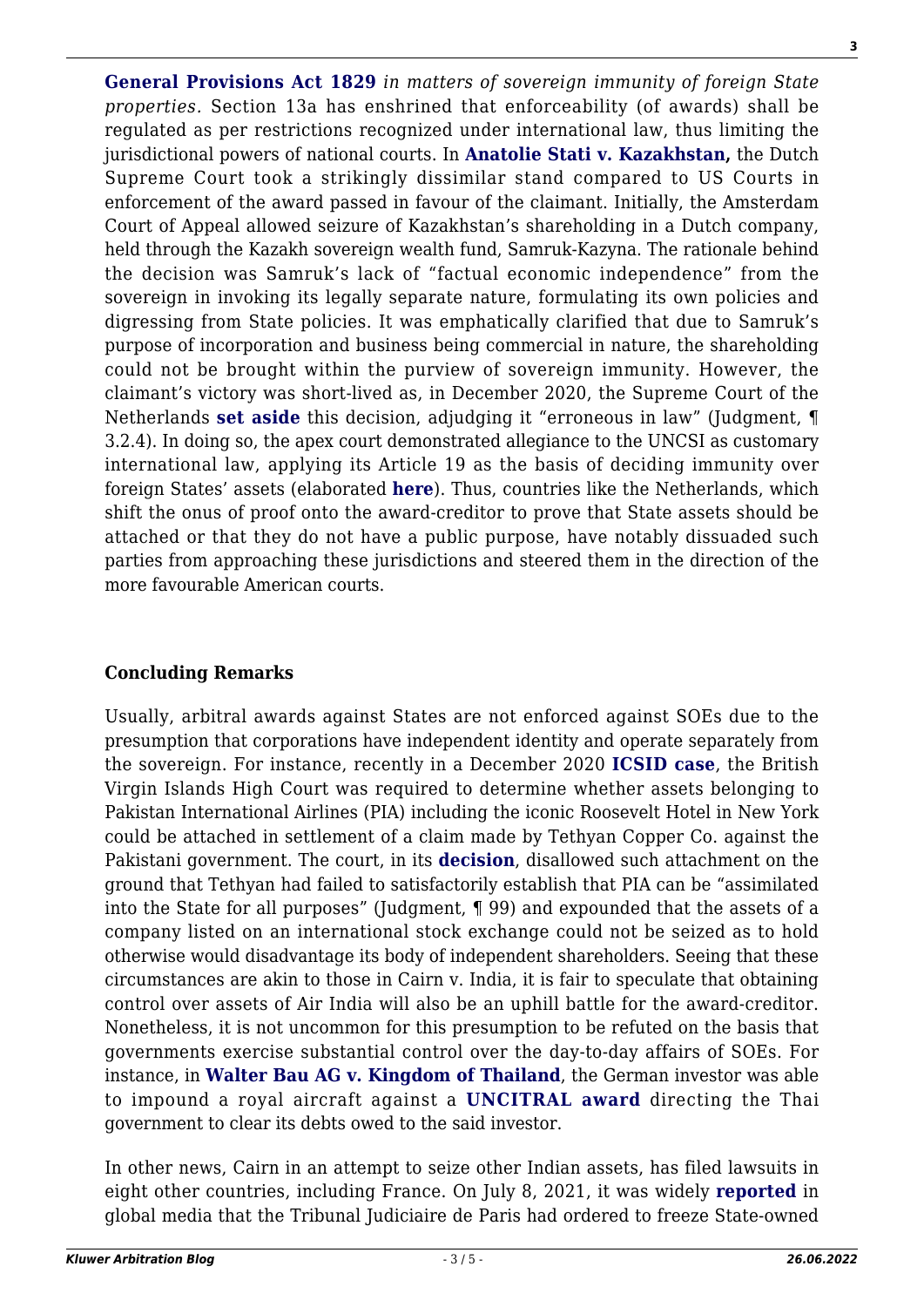properties of India in France. Interestingly, on the same day, India's Ministry of Finance released an official **[statement](https://www.pib.gov.in/PressReleseDetailm.aspx?PRID=1733612)** claiming that the government had not received any notice regarding such freezing thus indicating that it may have been an ex parte order. This statement also clarified that while India intends to challenge any adverse order, talks of settlement may not be entirely off the table either. Coming back to the instant US lawsuit, the principles originating in Bancec and later clarified in Crystallex may play a definitive role in deciding India's fate. This includes looking closely into the constitution of Air India, the extent of governmental control and whether the sovereign is the real beneficiary of the company's profit-making. Thus, it remains to be seen if Cairn can establish that these requirements are met in the case of Air India.

*To make sure you do not miss out on regular updates from the Kluwer Arbitration Blog, please subscribe [here](http://arbitrationblog.kluwerarbitration.com/newsletter/). To submit a proposal for a blog post, please consult our [Editorial Guidelines.](http://arbitrationblog.kluwerarbitration.com/editorial-guidelines/)*

#### **Profile Navigator and Relationship Indicator**

 $\mathcal{L}_\text{max}$ 

Offers 6,200+ data-driven arbitrator, expert witness and counsel profiles and the ability to explore relationships of 13,500+ arbitration practitioners and experts for potential conflicts of interest.

#### [Learn how](https://www.wolterskluwer.com/en/solutions/kluwerarbitration/practiceplus?utm_source=arbitrationblog&utm_medium=articleCTA&utm_campaign=article-banner) **[Kluwer Arbitration Practice Plus](https://www.wolterskluwer.com/en/solutions/kluwerarbitration/practiceplus?utm_source=arbitrationblog&utm_medium=articleCTA&utm_campaign=article-banner)** [can support you.](https://www.wolterskluwer.com/en/solutions/kluwerarbitration/practiceplus?utm_source=arbitrationblog&utm_medium=articleCTA&utm_campaign=article-banner)



This entry was posted on Sunday, August 8th, 2021 at 8:39 am and is filed under